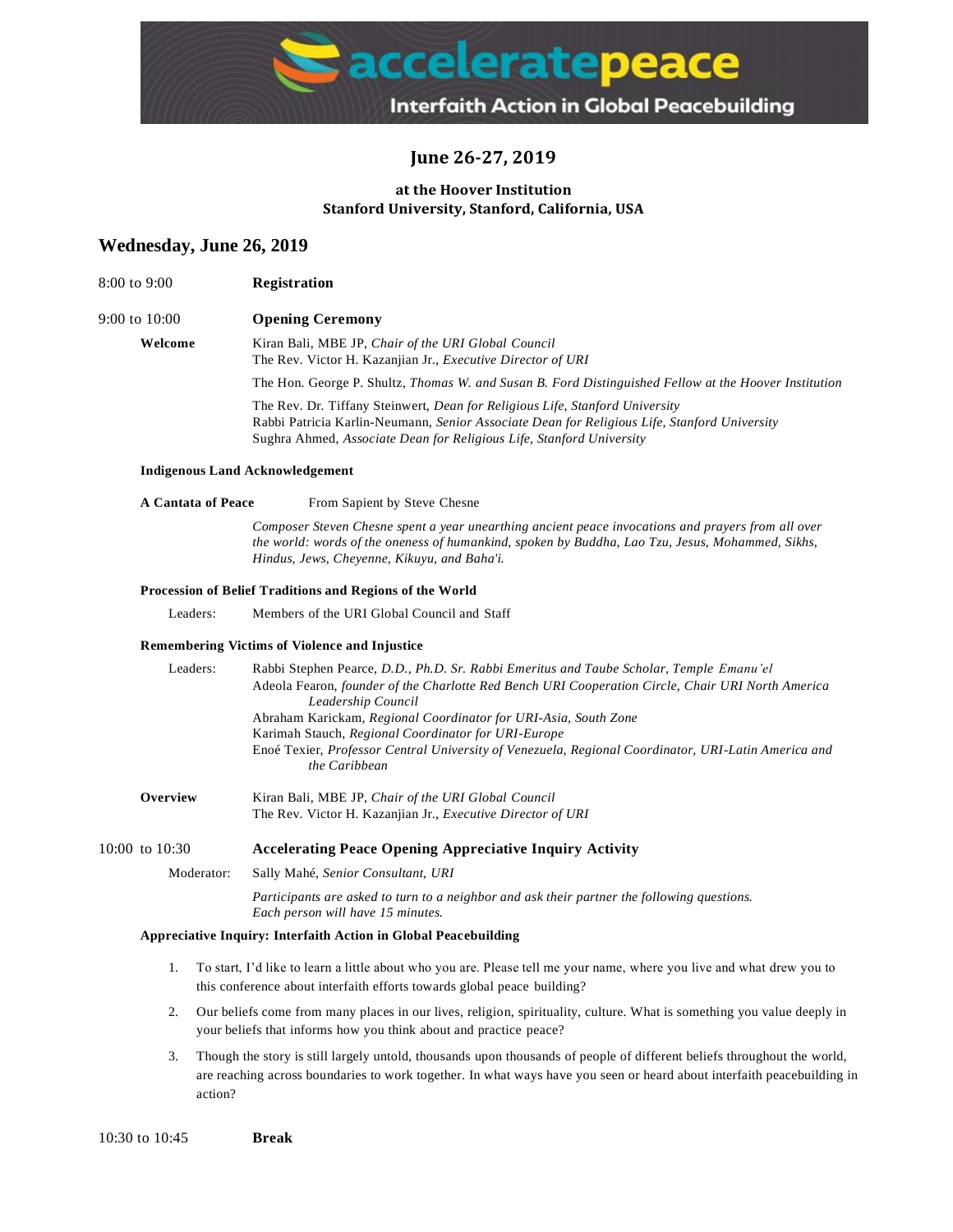| Michael Pappas, Executive Director of the San Francisco Interfaith Council, a URI Cooperation Circle                                                                                                                                                                                                             |
|------------------------------------------------------------------------------------------------------------------------------------------------------------------------------------------------------------------------------------------------------------------------------------------------------------------|
|                                                                                                                                                                                                                                                                                                                  |
| H. E. Adama Dieng, Under Secretary General of the United Nations and Special Adviser to the Secretary-                                                                                                                                                                                                           |
| <b>Musical Performance</b> – Pato Banton and Antoinette Rootsdawtah, Pato Banton's Spiritual Family,                                                                                                                                                                                                             |
|                                                                                                                                                                                                                                                                                                                  |
| purpose: to eliminate nuclear weapons once and for all. This group of dedicated peacebuilders, which<br>includes diplomats, scientists, lawyers and religious leaders created a video entitled "A Prayer from<br>Voice s for a World Free of Nuclear Weapons" which we will view and then hear from our speakers |
|                                                                                                                                                                                                                                                                                                                  |
|                                                                                                                                                                                                                                                                                                                  |
|                                                                                                                                                                                                                                                                                                                  |
| session will explore how interfaith efforts to confront this challenge are a critical component of the<br>overall effort to counter violent extremism, prevent mass atrocity and genocide, rebuild communities                                                                                                   |
|                                                                                                                                                                                                                                                                                                                  |
| Azza Karam, Senior Advisor at the United Nations Population Fund (UNFPA); Coordinator of the UN Inter-                                                                                                                                                                                                           |
|                                                                                                                                                                                                                                                                                                                  |

Mussie Hailu, *Former Ambassador, Director of the Global Partnerships and Africa Coordinator for URI*  Mamoun Khreisat, *Middle East and North Africa Regional Coordinator, URI*  James Patton, *President and CEO, International Center for Religion and Diplomacy*

Musa Sanguila, *Director of Pakigdait, Philippines, a URI Cooperation Circle*

Jessica Trubowitch, *Public Policy and Community Building Director JCRC – Jewish Community Relations Council*

Janessa Gans Wilder, *Founder and Executive Director of the Euphrates Institute, a URI Cooperation Circle*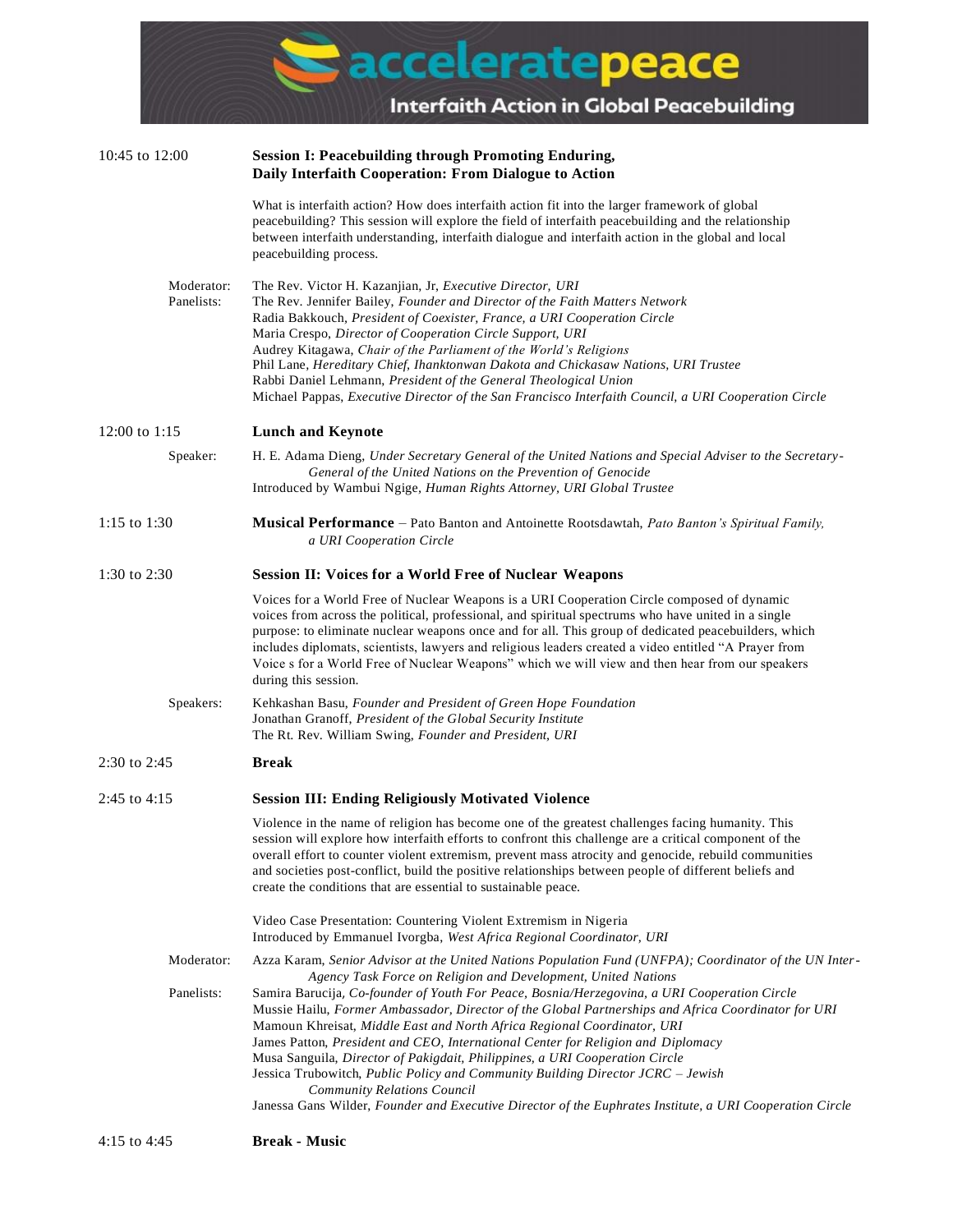

- ➢ URI Awards Ceremony
	- o URI Global Peacebuilder Awards
	- o The URI Bowes Award

# **Thursday, June 27, 2019**

| 8:00 to 9:00     | Registration                                                                                                                                                                                                                                                                                                                                                                                                                                                                                                                             |
|------------------|------------------------------------------------------------------------------------------------------------------------------------------------------------------------------------------------------------------------------------------------------------------------------------------------------------------------------------------------------------------------------------------------------------------------------------------------------------------------------------------------------------------------------------------|
| 8:00 to 9:00     | <b>Breakfast and Networking</b>                                                                                                                                                                                                                                                                                                                                                                                                                                                                                                          |
| 9:00 to 9:30     | <b>Waters of the World Ceremony</b>                                                                                                                                                                                                                                                                                                                                                                                                                                                                                                      |
|                  | The Waters of the World Ceremony, led by Indigenous peacebuilders, brings waters that come from over<br>150 sacred water sources in 65 countries on all seven continents and from the Seven Seas. These waters<br>have been mixed and added to in ceremonies of the United Nations, the United Religions Initiative, the<br>Parliament of the World's Religions, and the Goldin Institute for International Partnership and Peace. They<br>are mingled as a blessing for all beings of the Earth, in the hope that we may live in peace. |
| Leaders:         | Don Frew, Elder and National Interfaith Representative of the Covenant of the Goddess, URI Trustee<br>Phil Lane, Hereditary Chief, Ihanktonwan Dakota and Chickasaw Nations, URI Trustee<br>Sofia Painequeo, Mapuche Indigenous Leader and Founder of the Aflailai Foundation, a URI Cooperation Circle,                                                                                                                                                                                                                                 |
|                  | <b>URI</b> Trustee<br>Vilma Palax Tuy, Descendientes de Guatamaya, a URI Cooperation Circle                                                                                                                                                                                                                                                                                                                                                                                                                                              |
|                  | Audri Scott Williams, Trail of Dreams Peacewalkers, a URI Cooperation Circle, URI Trustee                                                                                                                                                                                                                                                                                                                                                                                                                                                |
| to 11:00<br>9:30 | <b>Session IV: Building Cultures of Peace, Justice and Healing</b><br>for the Earth and all Living Beings: Women's Empowerment and<br><b>Environmental Sustainability</b>                                                                                                                                                                                                                                                                                                                                                                |
|                  | As women's lives and well-being continue to be disproportionately impacted by ongoing violence, injustice<br>and oppression, and the Earth and her inhabitants suffer from the impact of environmental degradation,<br>interfaith peacebuilders are engaging these critical issues on a global and local scale. This session will<br>explore these issues through on the ground examples and invite participants into dialogue around strategies<br>for women's empowerment and environmental sustainability.                            |
| Speaker:         | Sadhvi Bhagawati Saraswati, Secretary General of the Global Interfaith WASH Alliance, a URI Cooperation Circle<br>Introduced by Subhi Dhupar, URI Regional Coordinator for URI-Asia North India                                                                                                                                                                                                                                                                                                                                          |
|                  | Video Case Presentation: Women's Empowerment and Environmental Sustainability<br>Presented by: Amira Diamond and Melinda Kramer, Founders and Co-directors of the Women's Earth Alliance                                                                                                                                                                                                                                                                                                                                                 |
| Moderator:       | Kiran Bali, MBE JP, Chair of the Global Council of Trustees for URI                                                                                                                                                                                                                                                                                                                                                                                                                                                                      |
| Panelists:       | Despina Namwembe, Regional Coordinator for URI-Africa Great Lakes<br>Swamini Adityananda Saraswati, Director of Programmes, Policy and Development of the Global Interfaith<br>WASH Alliance (GIWA), a URI Cooperation Circle<br>Sofia Painequeo, Mapuche Indigenous Leader and Founder of the Aflailai Foundation, a URI Cooperation Circle<br>Monica Willard, URI Representative to the United Nations                                                                                                                                 |